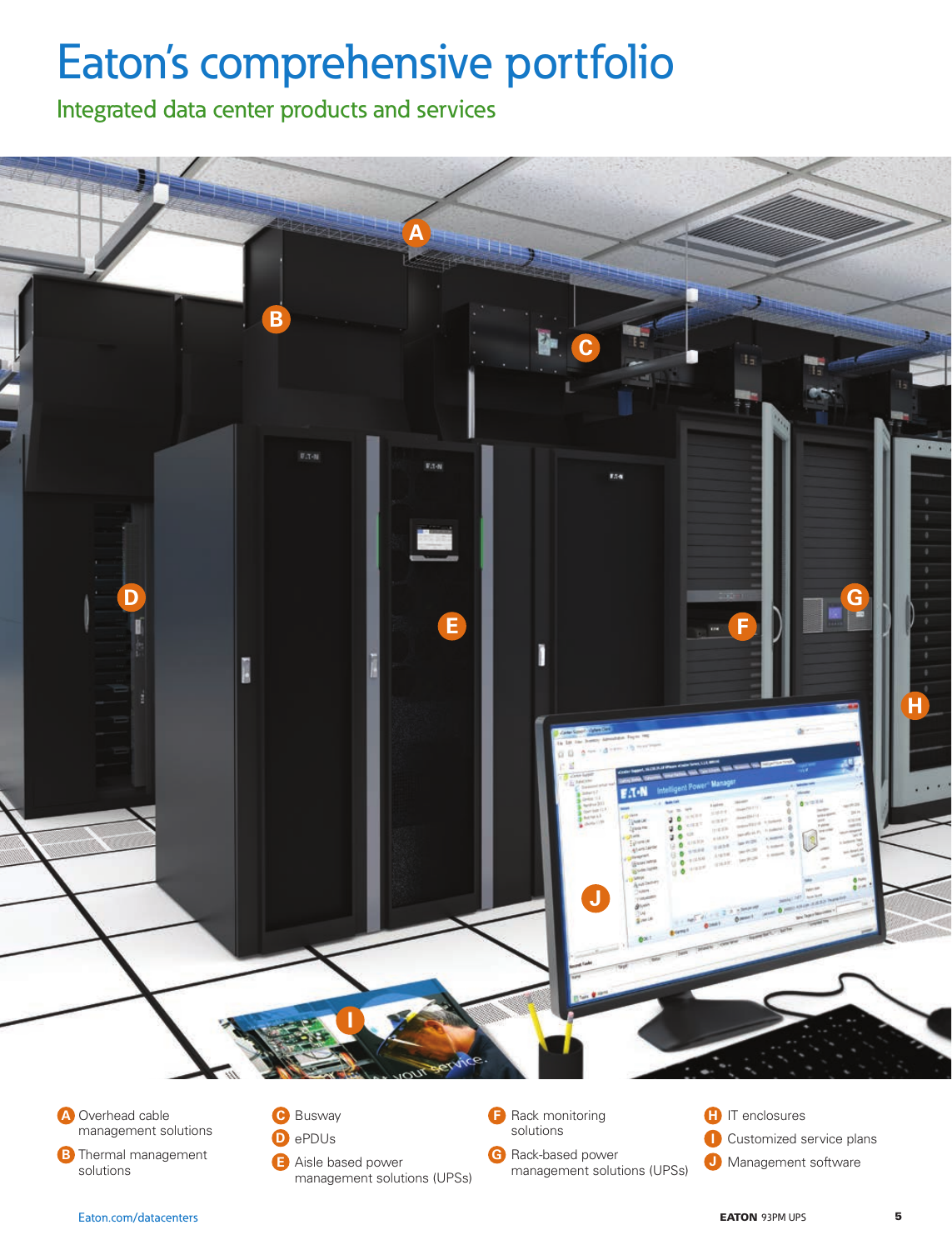# The functional core of the 93PM UPS



# **EATON 93PM UPS TECHNICAL SPECIFICATIONS\***

| <b>Power modules</b>                                                                                               |                                                                                                                                                                                                                  |                                                                                         |                                                                                         |  |  |
|--------------------------------------------------------------------------------------------------------------------|------------------------------------------------------------------------------------------------------------------------------------------------------------------------------------------------------------------|-----------------------------------------------------------------------------------------|-----------------------------------------------------------------------------------------|--|--|
| Power offering (kW)                                                                                                | 10-200 kW in 5 kW increments at 208/220V<br>20-160 kW in 10 kW increments at 400V<br>20–200 kW in 10 kW increments at 480V<br>200-400 kW in 50 kW increments at 480V<br>(optional internal redundancy available) |                                                                                         |                                                                                         |  |  |
| <b>General characteristics</b>                                                                                     |                                                                                                                                                                                                                  |                                                                                         |                                                                                         |  |  |
| <b>Efficiency in Energy</b><br>Saver System (ESS)                                                                  | Up to 99%                                                                                                                                                                                                        |                                                                                         |                                                                                         |  |  |
| Efficiency in double-<br>conversion mode                                                                           | Up to 97%                                                                                                                                                                                                        |                                                                                         |                                                                                         |  |  |
| Parallel capability                                                                                                |                                                                                                                                                                                                                  | Four distributed, contact factory for more information                                  |                                                                                         |  |  |
| <b>Input characteristics</b>                                                                                       | 480V models                                                                                                                                                                                                      | 400V models                                                                             | 208V models                                                                             |  |  |
| Voltage                                                                                                            | 480/277V 4-wire<br>480V 3-wire                                                                                                                                                                                   | 380/220V 4-wire<br>400/230V 4-wire<br>415/240V 4-wire                                   | 208/120V 4-wire<br>220/127V 4-wire                                                      |  |  |
| Voltage range:                                                                                                     | $+10\%/15\%$                                                                                                                                                                                                     | $+10\%/10\%$                                                                            | +15%/-15% @ 208V,<br>+10%/-15% @ 220V                                                   |  |  |
| Frequency range                                                                                                    | 50/60 Hz                                                                                                                                                                                                         | 50/60 Hz                                                                                | 50/60 Hz                                                                                |  |  |
| Power factor                                                                                                       | > .99                                                                                                                                                                                                            | > .99                                                                                   | > .99                                                                                   |  |  |
| Input current distortion                                                                                           | $<$ 3% $@$ 100%<br>load capacity                                                                                                                                                                                 | $<$ 3% $@$ 100%<br>load capacity                                                        | $\leq$ 3.5% $\oslash$ 100%<br>load capacity                                             |  |  |
| <b>Battery</b>                                                                                                     | 480V models                                                                                                                                                                                                      | 400V models                                                                             | 208V models                                                                             |  |  |
| Battery voltage                                                                                                    | 432V, 480V                                                                                                                                                                                                       | 480V                                                                                    | 480V                                                                                    |  |  |
| Charging method                                                                                                    | ABM <sup>®</sup> or<br>float technology                                                                                                                                                                          | ABM <sup>®</sup> or<br>float technology                                                 | ABM or<br>float technology                                                              |  |  |
| <b>Output</b>                                                                                                      | 480V models                                                                                                                                                                                                      | 400V models                                                                             | 208V models                                                                             |  |  |
| Voltage                                                                                                            | 480 3-phase<br>3-wire or 4-wire<br>208/120V with IAC-D up 3-wire or 4-wire<br>to 200 kW                                                                                                                          | 380V, 400V or<br>415V 3-phase                                                           | 208V or 220V 3-phase<br>3-wire or 4-wire                                                |  |  |
| Frequency range                                                                                                    | 50/60 Hz                                                                                                                                                                                                         | 50/60 Hz                                                                                | 50/60 Hz                                                                                |  |  |
| Regulation                                                                                                         | $±1\%$ steady state                                                                                                                                                                                              | $±1\%$ steady state                                                                     | $±1\%$ steady state                                                                     |  |  |
| <b>Voltage THD</b>                                                                                                 | $<$ 1% (100% linear load)<br>< 5% (non-linear load)"                                                                                                                                                             | $<$ 1% (100% linear load)<br>< 5% (non-linear load)"                                    | $<$ 1.6% (100% linear load)<br><5% (non-linear load)                                    |  |  |
| Load power factor range<br>Unity with the ability<br>to support 0.8 leading<br>to 0.8 lagging without<br>de-rating |                                                                                                                                                                                                                  | Unity with the ability<br>to support 0.8 leading<br>to 0.8 lagging without<br>de-rating | Unity with the ability<br>to support 0.8 leading<br>to 0.8 lagging without<br>de-rating |  |  |



**Open front view of 400 kW unit**

| UL 1778, cULus<br>FCC Part 15<br>subpart B class A<br>IEC 61000-4-5                                                                                                                             | UL 1778, cULus<br>FCC Part 15                                                                                |  |  |
|-------------------------------------------------------------------------------------------------------------------------------------------------------------------------------------------------|--------------------------------------------------------------------------------------------------------------|--|--|
|                                                                                                                                                                                                 |                                                                                                              |  |  |
|                                                                                                                                                                                                 | subpart B class A                                                                                            |  |  |
|                                                                                                                                                                                                 | IEC 61000-4-5                                                                                                |  |  |
|                                                                                                                                                                                                 |                                                                                                              |  |  |
| • Integrated distribution cabinet (with input and output transformer options)                                                                                                                   |                                                                                                              |  |  |
|                                                                                                                                                                                                 |                                                                                                              |  |  |
| The 93PM meets the strict standards for UL 924 compliance for emergency lighting<br>applications when ordered with an emergency lighting SKU.<br>For more information, visit Eaton.com/UL924UPS |                                                                                                              |  |  |
|                                                                                                                                                                                                 |                                                                                                              |  |  |
|                                                                                                                                                                                                 |                                                                                                              |  |  |
|                                                                                                                                                                                                 |                                                                                                              |  |  |
| 20-150 kW (480V), 20-120 kW (400V) and<br>10-120 kW (208/220V)                                                                                                                                  |                                                                                                              |  |  |
|                                                                                                                                                                                                 | 160-200 kW (480V) and 120-160 kW (400V)<br>10-160 kW (208/220V)<br>10-200 kW (208/220V)<br>250-400 kW (480V) |  |  |

EA ON Powering Business Worldwide

**Eaton** 1000 Eaton Boulevard Cleveland, OH 44122 United States [Eaton.com](http://Eaton.com
)

© 2019 Eaton All Rights Reserved Printed in USA BR153033EN / GG January 2019

Eaton, ABM, Intelligent Power Manager, Power Xpert and PredictPulse are registered trademarks.

All other trademarks are property of their respective owners.

# Learn more at **[Eaton.com/93PM](http://Eaton.com/93PM)**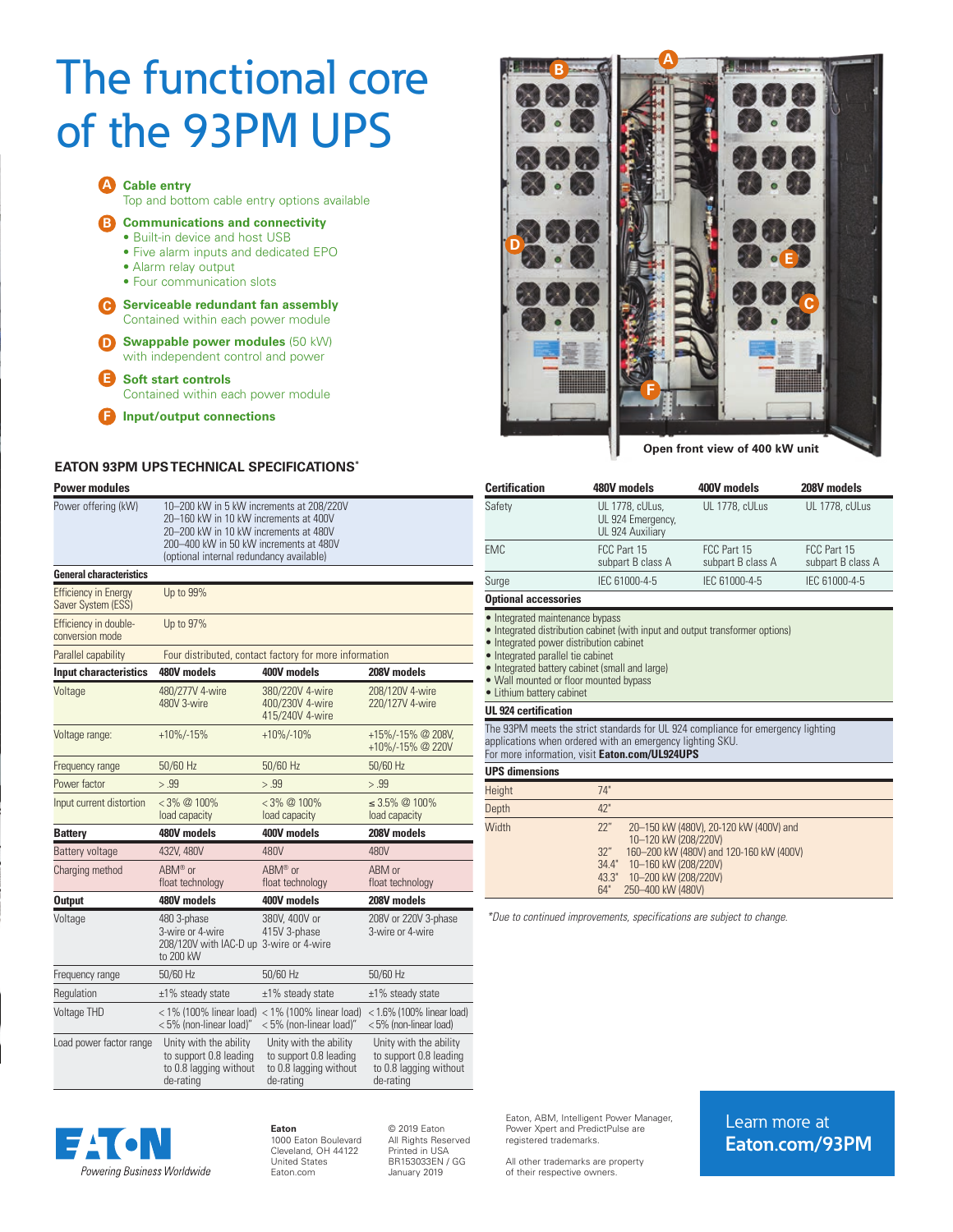# Eaton 93PM UPS Efficient. Scalable. Innovative.



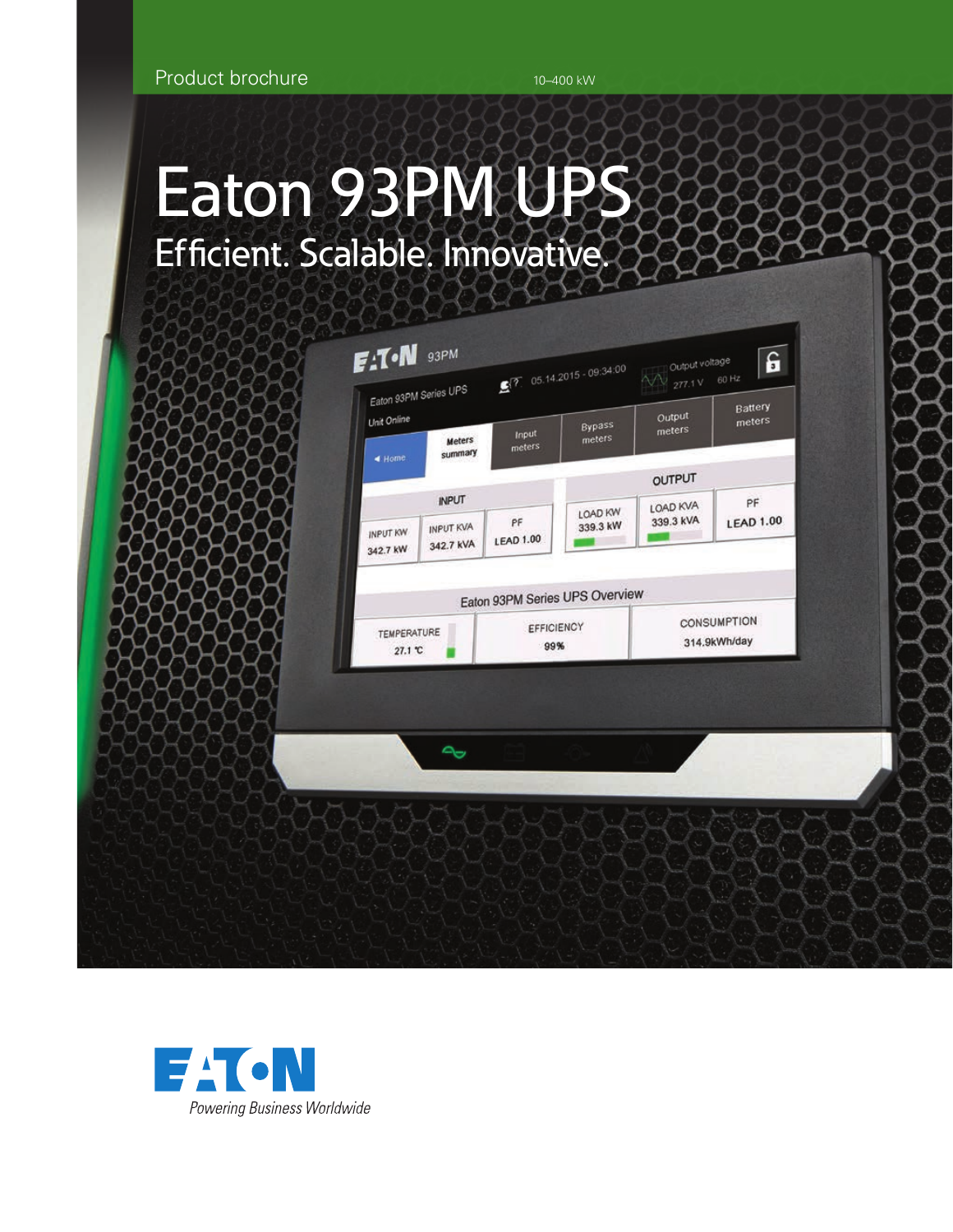# 93PM features and benefits

The Eaton 93PM UPS combines unprecedented efficiency and reliability with an eye-catching design. A space-saving, scalable and flexible device that's as easy to deploy as it is to manage, it's the perfect three-phase white or grey space solution for today's data center.



**The 93PM's vertical scalability, internal redundancy and compact footprint design**



The 93PM ESS energy cost savings pay for the UPS in less than 3 years. Calculate your 93PM savings with ESS at **[Eaton.com/ESS](http://Eaton.com/ESS).**

**Eaton 93PM efficiency in double conversion and ESS**

## **Table showing 400 kW efficiency savings comparison\*\***

| Load $%$     | <b>Legacy UPS</b><br>efficiency | 93PM ESS<br>efficiency | 93PM ESS<br>annual savings $(S)^*$ | 93PM double-<br>conversion efficiency | 93PM double-conversion<br>annual savings $(S)^*$ |
|--------------|---------------------------------|------------------------|------------------------------------|---------------------------------------|--------------------------------------------------|
| 25%          | 84.0%                           | 98.4%                  | \$27,470                           | 95.8%                                 | \$23,121                                         |
| 50%<br>90.6% |                                 | 98.9%                  | \$29,212                           | 96.8%                                 | \$22,294                                         |
| 75%          | 92.5%                           | 99.1%                  | \$34,059                           | 97.0%                                 | \$23,724                                         |
| 100%         | $93.0\%$                        | 99.1%                  | \$41,746                           | 96.8%                                 | \$26,623                                         |

The 93PM doubleconversion energy savings pay for the UPS in less than 3 years.

 **\* Savings calculated using \$0.10 kW/hr. and 80% cooling ratio (currency in US dollars)**

**\*\* Table data is specific to the 480V 93PM UPS**

# **1. Lowest TCO (Total Cost of Ownership)**

- **Conserves valuable data center floor space with its compact footprint and internal redundancy design**
- **Reduces cost and unexpected future growth risks with its vertical scalability, enabling you to scale as you grow**
- • **Reduces power and cooling OPEX through industryleading energy-efficiency**
	- 99% efficiency with ESS
	- Up to 97% efficiency in double-conversion mode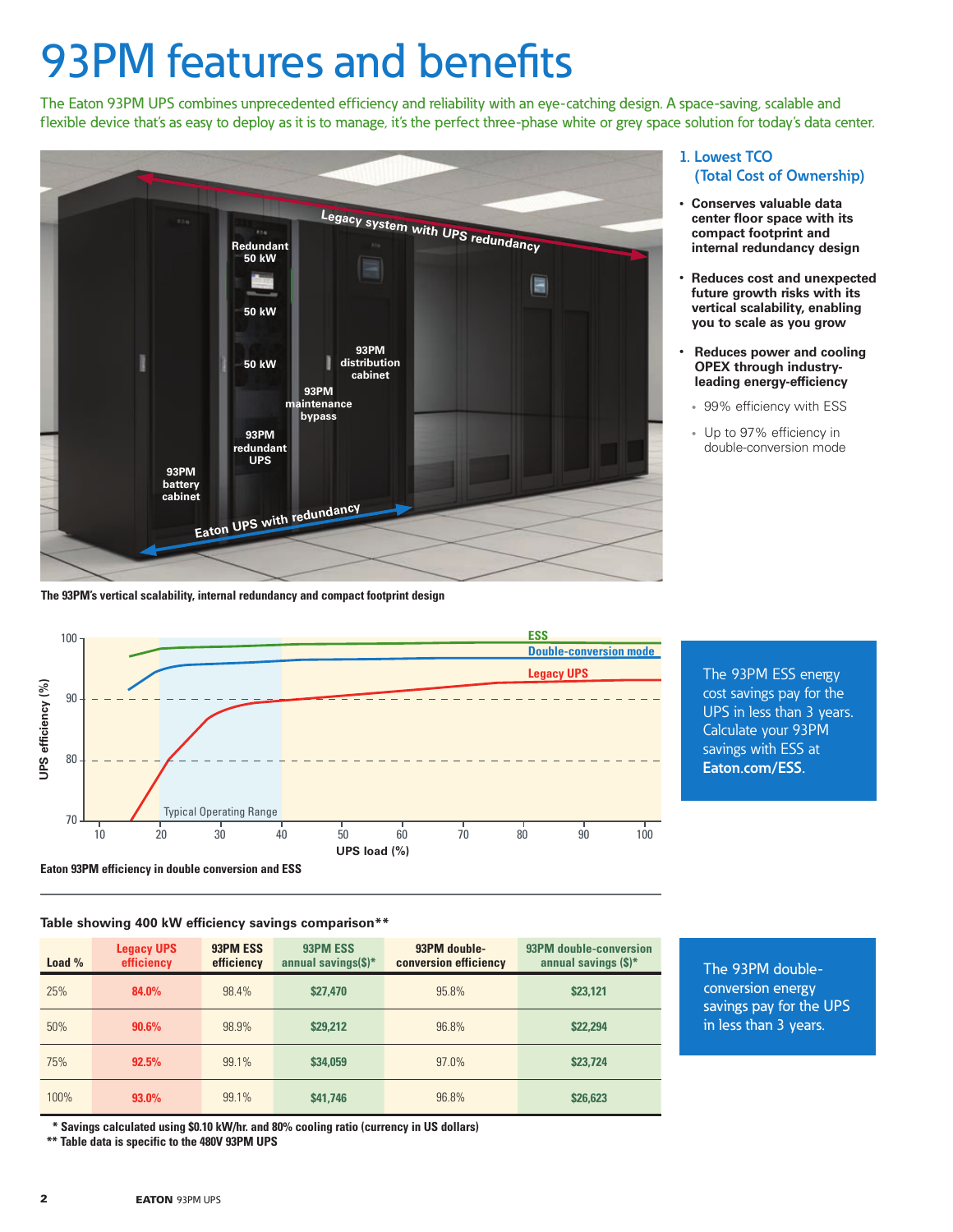

# **2. Easy deployment**

• **Maximizes deployment flexibility by providing flexible configurability**

> The 93PM supports front-to-top ventilation, ideal for against the wall configuration.



Front-to-top ventilation feature also makes the 93PM a perfect fit for in-row configurations that support slim chimneys.



The 93PM also supports front-to-back ventilation making it great for hot/ cold aisle configuration.